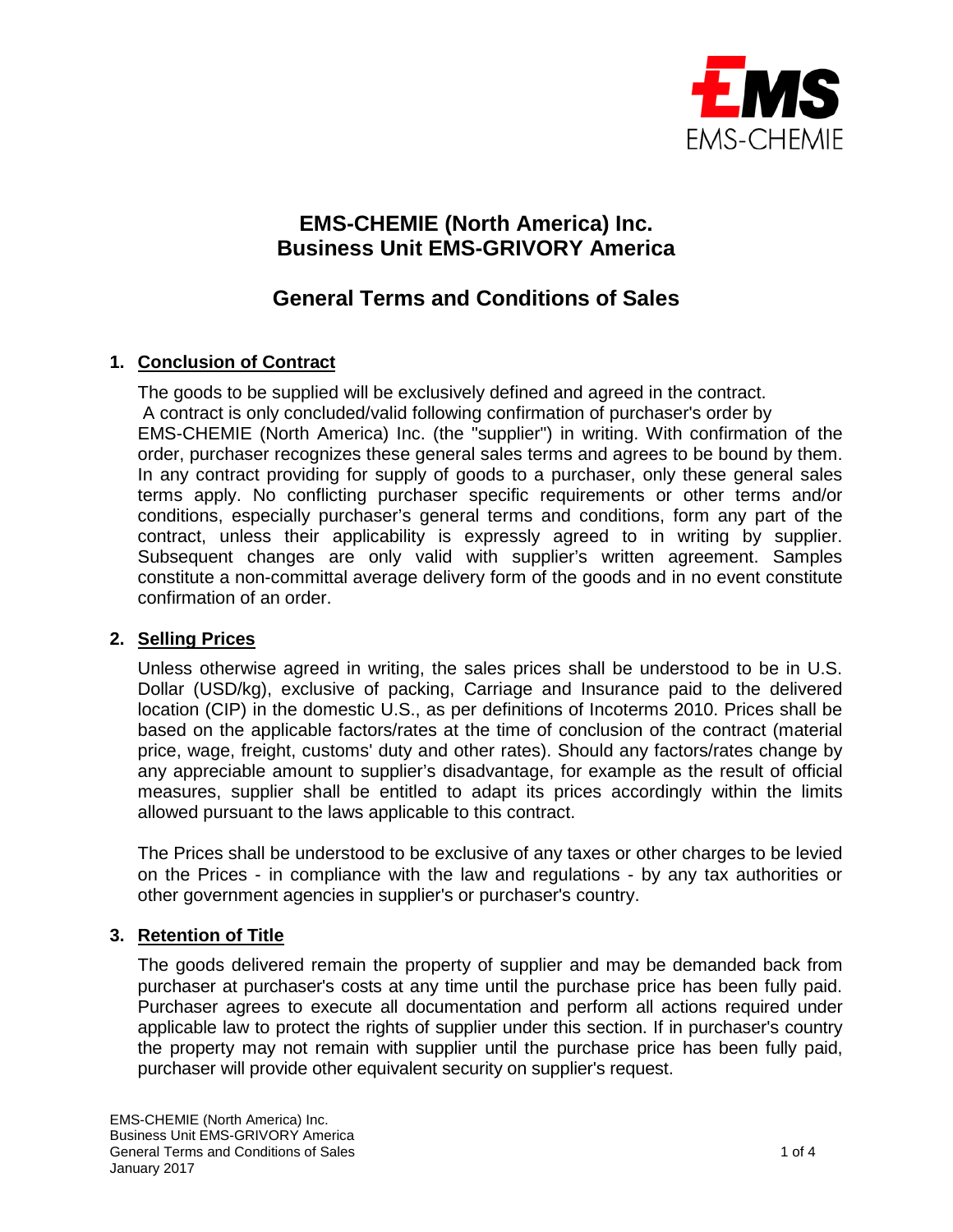

## **4. Delivery / Force Majeure**

Delivery dates and/or periods shall be considered approximations only, unless otherwise agreed in writing, and will not be binding as to supplier's delivery obligations. In case of delay, purchaser must give supplier written notice asking for performance within an appropriate time and only then supplier's failure to then deliver shall give rise to supplier's default.

No liability shall result for supplier from delay in performance or non-performance caused by circumstances which are beyond its control or unforeseeable at the time of conclusion of this contract such as, but not limited to, natural disasters, strikes, lock-outs, shortages of energy or raw materials, disruption of transport or official measures, delays of subsuppliers, as well as by circumstances rendering performance uneconomic for the foreseeable future. Such circumstances shall release supplier from its obligation to supply for the duration of such circumstances including its after-effects without subjecting it to any obligation to deliver at a later date. Such circumstances shall entitle supplier to terminate this contract wholly or partially and shall not entitle purchaser to damages of any kind or nature.

## **5. Warranty**

Supplier warrants to purchaser that the goods supplied hereunder will be delivered in accordance with the product description whereby it is understood, that such warranty shall cover only first quality goods but not lower grade or special offer goods. The warranty period will be 8 (eight) weeks from the date of delivery thereof (hereinafter "Warranty Period"), provided that the goods in question have been stored and used in accordance with ordinary industry practices and conditions. Purchaser must inspect the goods upon delivery. Purchaser shall in writing notify supplier within 14 (fourteen) days upon such delivery of any defect which can be determined in the course of a customary examination of any of the goods delivered by supplier to purchaser hereunder; otherwise the goods are deemed accepted. As to other defects, supplier must be notified in writing within 14 (fourteen) days upon detection of the defect and in any event within the Warranty Period (any claim for defective product not brought to supplier's attention in writing within the Warranty Period is barred). The sole and exclusive liability of supplier shall be to make up shortages as to agreed quantity of the goods in question and moreover at the sole discretion of supplier either take back or replace the goods or grant purchaser an adjustment of the purchase price, provided the defect is not due to purchaser's fault. In any event, purchaser may not return any goods without supplier's approval. If purchaser fails to notify within 14 (fourteen) days upon delivery or as far as latent defects are concerned within 14 (fourteen) days upon detection and in any event within the Warranty Period, the goods shall be deemed acceptable for use. In case the goods are replaced, the warranty period shall be extended but only for a period, which is no longer than 16 (sixteen) weeks from the date of initial delivery.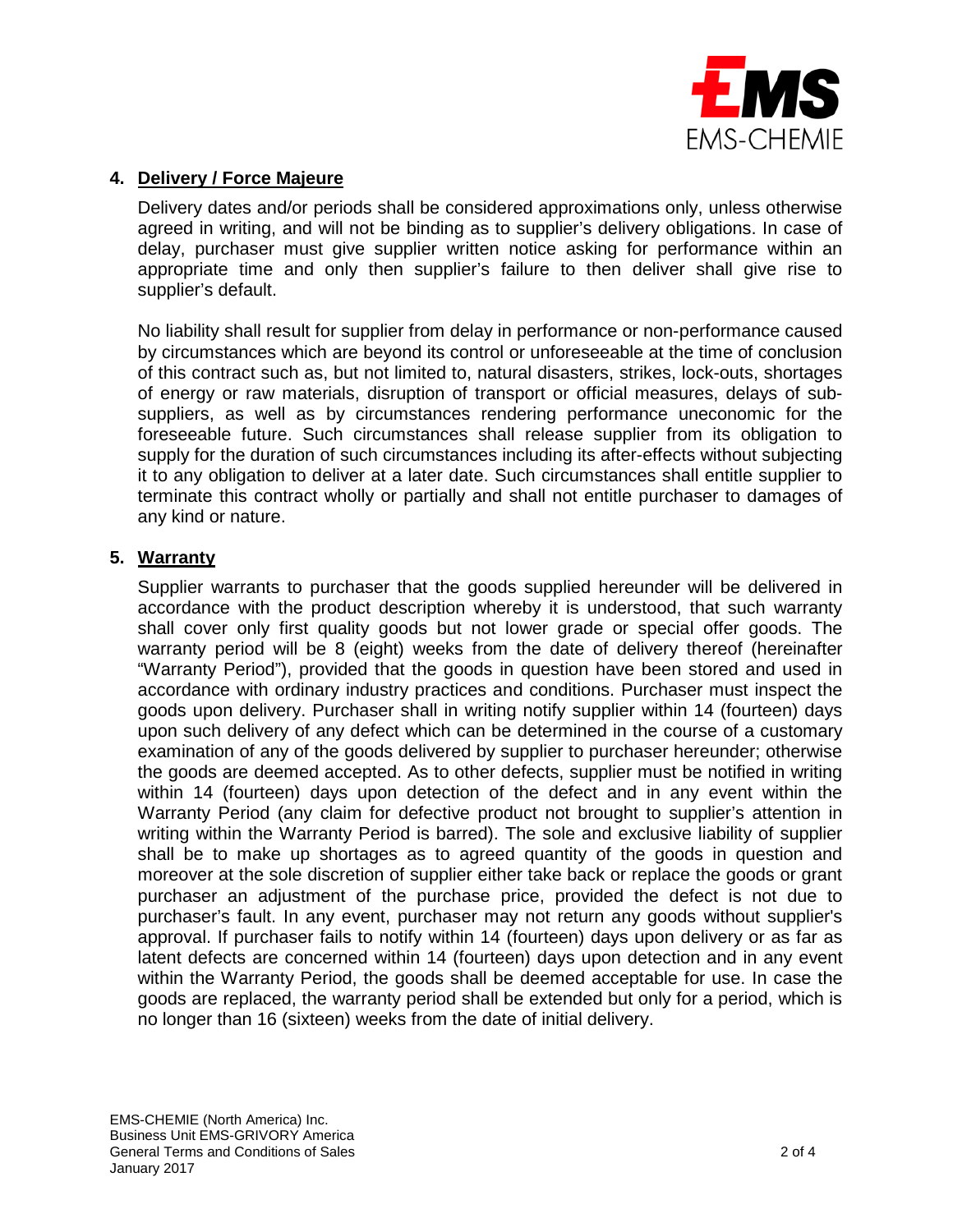

The foregoing expressed warranties are not transferable and are in lieu of any other warranty by supplier with respect to goods furnished hereunder. Supplier grants no other warranty and makes no other representation, either express or implied with respect to the goods. **Supplier expressly disclaims all warranties of merchantability and fitness for a particular purpose**. In any event, goods are deemed to conform to the contract, despite minor discrepancies in appearance and characteristics due to conditions of raw materials and manufacture.

## **6. Terms of Delivery**

Unless otherwise agreed in writing, delivery terms shall be CIP (Carriage and Insurance Paid To) in the domestic U.S, as per Incoterms 2010. Should dispatch be delayed or prevented through no fault of supplier, the goods will be kept in storage at the cost and risk of purchaser.

## **7. Weights**

All quantities and weights agreed upon shall be accepted with a tolerance of +/- 10%. Unless an official weighing is expressly required, the weight, as determined by supplier, shall serve as basis for calculating the selling price.

#### **8. Late Payments**

Payments are due as specified in the contract. Should purchaser fall into arrears in timely fulfilling its payment obligations, supplier shall be entitled to charge interest on any past due balance at a rate of 1.50% per month (18.0% per annum) and to suspend further deliveries - even those in transit - and to cancel any periods of grace granted in respect of payment for past deliveries.

In case of doubt concerning the solvency of, or performance by, purchaser, especially where there are arrears in payment, supplier may require that further deliveries be made only against pre-payment or on such other terms as supplier in its sole discretion may deem appropriate.

Should purchaser fall into arrears or otherwise default in its obligations under the contract, supplier shall also be entitled to termination of the contract with immediate effect and without further notification and further obligations whatsoever.

In the event purchaser defaults on payment, buyer shall be liable for all collections costs occurred by supplier including, but not limited to, reasonable attorney fees and costs of collection.